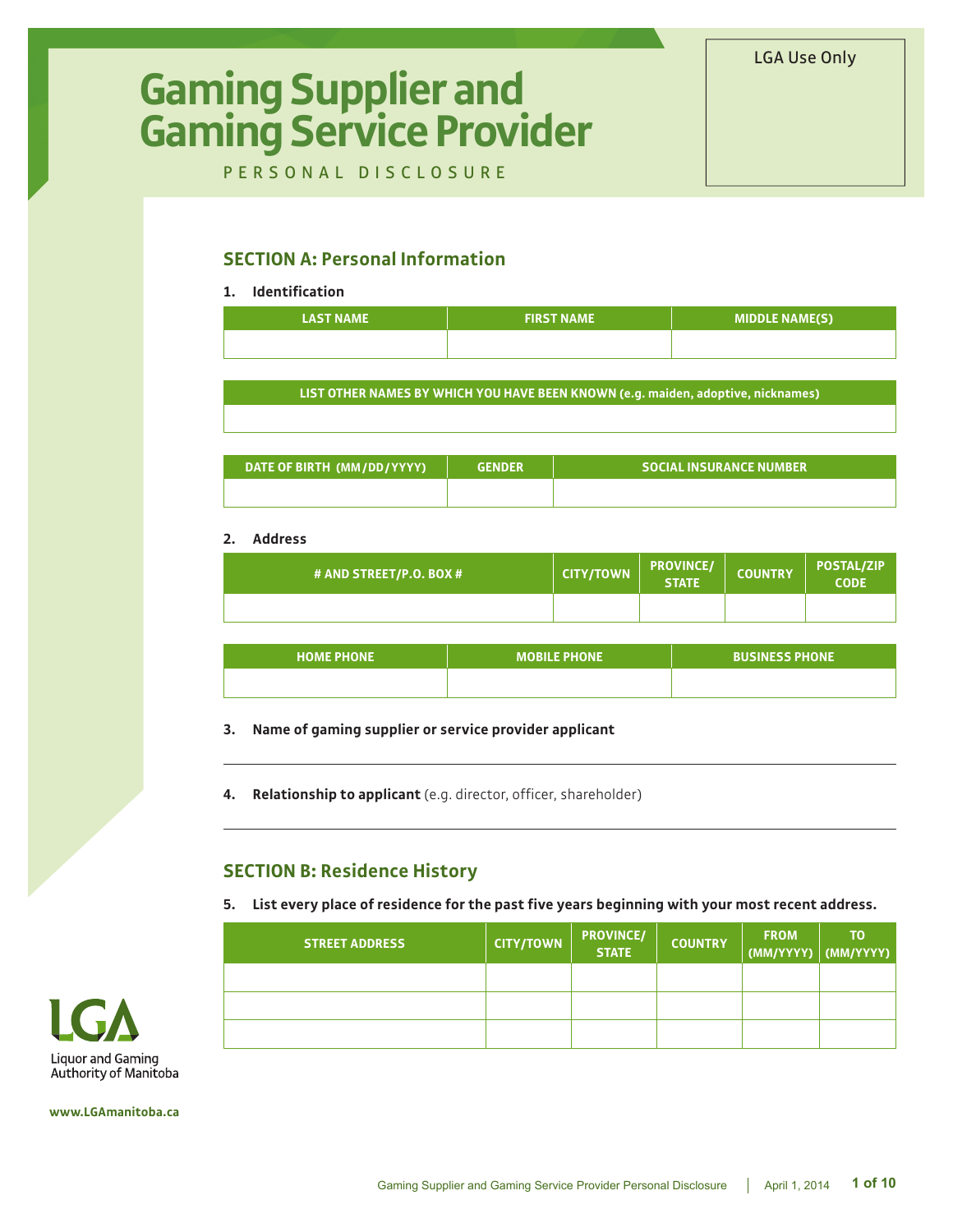## **SECTION C: Citizenship**

- **6. Are you a Canadian citizen? By Birth By Naturalization**
- **7. If you are not a Canadian citizen, are you a permanent resident of Canada? YES NO**
- **8. If you are not a citizen of Canada, provide the name(s) of the country where you hold citizenship:**

## **SECTION D: Employment History**

**9. Beginning with your current position, provide the following information for each job you have held in the last five years.**

| <b>NAME</b> | <b>ADDRESS</b> | <b>POSITION</b> | <b>FROM</b><br>(MM/YYYY) | T <sub>0</sub><br>(MM/YYYY) | <b>REASON FOR LEAVING</b> |
|-------------|----------------|-----------------|--------------------------|-----------------------------|---------------------------|
|             |                |                 |                          |                             |                           |
|             |                |                 |                          |                             |                           |
|             |                |                 |                          |                             |                           |
|             |                |                 |                          |                             |                           |

#### **SECTION E: Ownership Interests**

**10. Have you ever held a 10% or greater ownership interest in any business entity in any jurisdiction?**

**YES NO** If yes, provide details.

| <b>NAME &amp; ADDRESS</b> | % INTEREST | <b>POSITION</b> |
|---------------------------|------------|-----------------|
|                           |            |                 |
|                           |            |                 |
|                           |            |                 |

## **SECTION F: Positions of Trust**

**11. Have you ever served as an officer or director of a corporation or other business entity in any jurisdiction during the last five years? YES NO** If yes, provide details.

| <b>NAME &amp; ADDRESS</b> | <b>POSITION</b> | <b>DATES HELD</b><br>$\mid$ (MM/YYYY - MM/YYYY) |
|---------------------------|-----------------|-------------------------------------------------|
|                           |                 |                                                 |
|                           |                 |                                                 |
|                           |                 |                                                 |

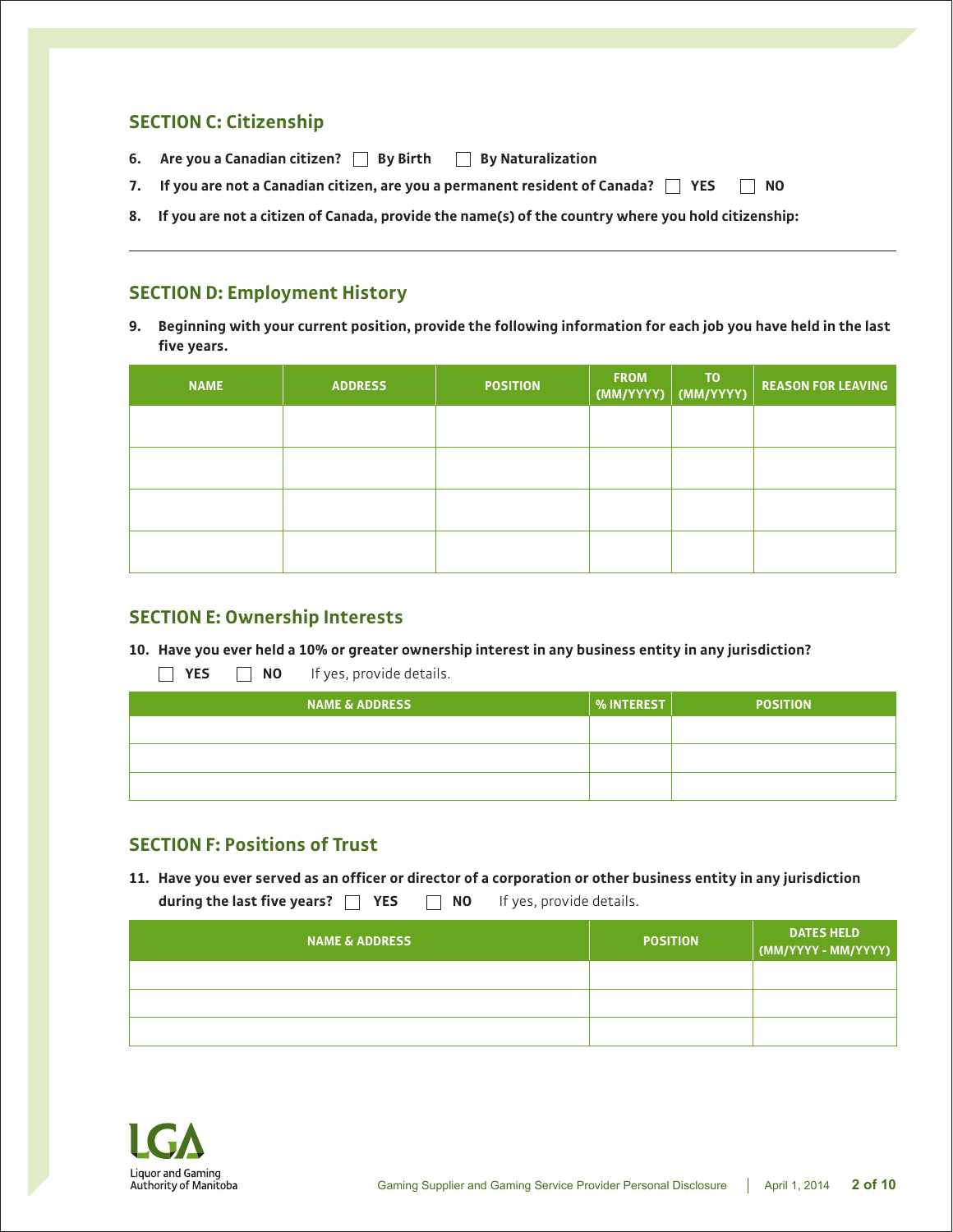## **SECTION G: Bankruptcy and Insolvency Proceedings**

|              | 12. Have you ever made an assignment in bankruptcy or had a petition filed against you for any type of bankruptcy<br>or insolvency under any law in any jurisdiction in the last five years? $\Box$ YES $\Box$<br><b>NO</b>                         |
|--------------|-----------------------------------------------------------------------------------------------------------------------------------------------------------------------------------------------------------------------------------------------------|
|              | If yes, provide details.                                                                                                                                                                                                                            |
| a)           |                                                                                                                                                                                                                                                     |
| b)           |                                                                                                                                                                                                                                                     |
| $\mathsf{C}$ |                                                                                                                                                                                                                                                     |
| d)           |                                                                                                                                                                                                                                                     |
|              | <b>SECTION H: Civil Proceedings</b>                                                                                                                                                                                                                 |
|              |                                                                                                                                                                                                                                                     |
|              | 13. Have you ever had any claims made against you based in whole or in part on fraud, deceit, misrepresentation,<br>breach of trust or similar conduct in any jurisdiction in the last five years? $\Box$ YES $\Box$ NO<br>If yes, provide details. |
| a)           |                                                                                                                                                                                                                                                     |
| b)           |                                                                                                                                                                                                                                                     |
| C)           |                                                                                                                                                                                                                                                     |
| d)           |                                                                                                                                                                                                                                                     |
| e)           |                                                                                                                                                                                                                                                     |

## **SECTION I: Criminal Proceedings**

|                                                                                  | 14. Have you ever been charged or convicted of a criminal offence, for which you have not been pardoned, in any |
|----------------------------------------------------------------------------------|-----------------------------------------------------------------------------------------------------------------|
| <b>jurisdiction?</b> $\Box$ <b>YES</b> $\Box$ <b>NO</b> If yes, provide details. |                                                                                                                 |

| DATE (MM/YYYY)   <sup> </sup> | <b>LOCATION</b> | <b>OFFENCE</b> | <b>DISPOSITION</b> |
|-------------------------------|-----------------|----------------|--------------------|
|                               |                 |                |                    |
|                               |                 |                |                    |

**15. Do you have any criminal charges pending in any jurisdiction? YES NO** If yes, provide details.

| DATE (MM/YYYY) | <b>LOCATION</b> | <b>OFFENCE</b> |
|----------------|-----------------|----------------|
|                |                 |                |
|                |                 |                |

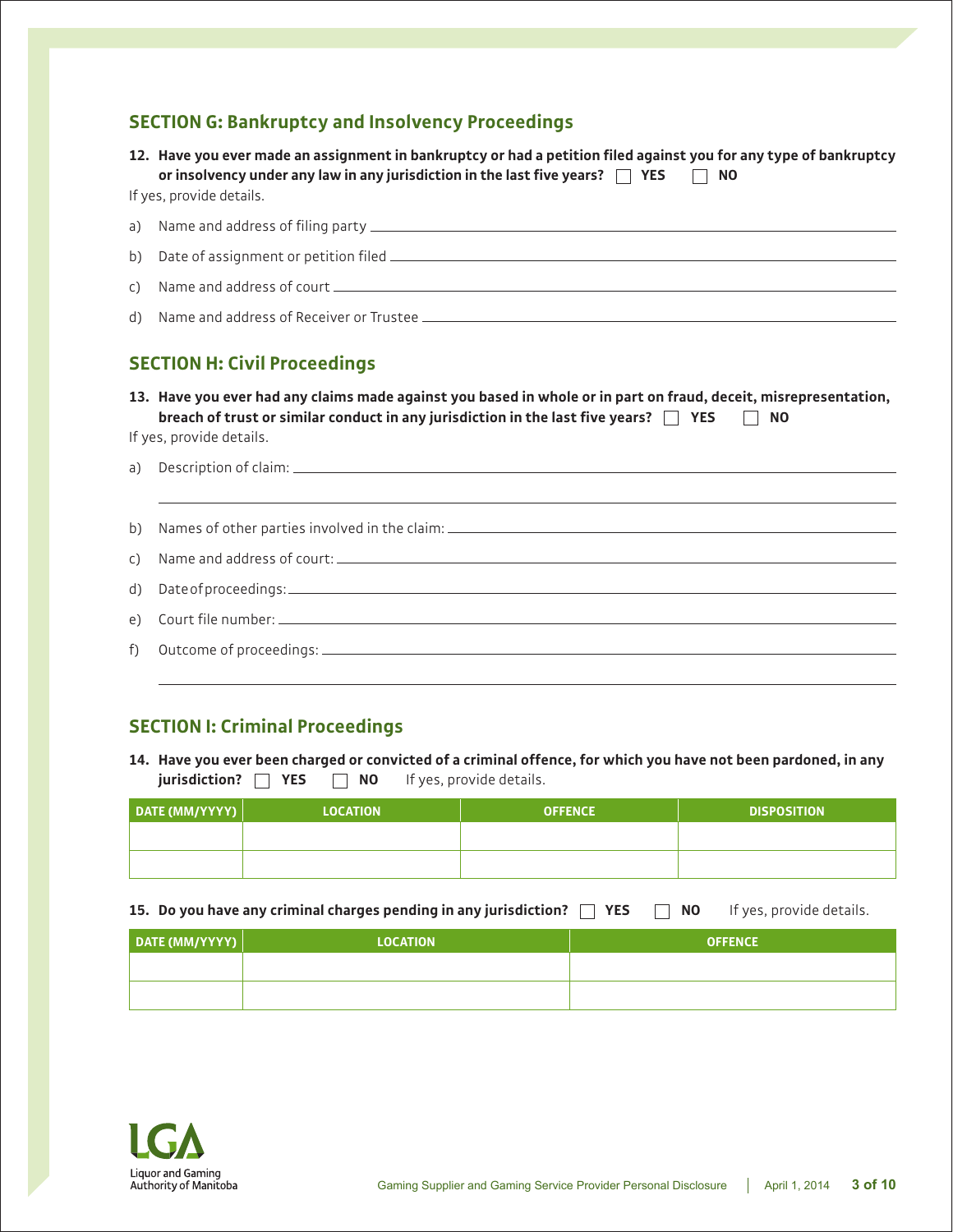**16. Provide the name and address of any court where proceedings were/will be held and the name and address of the investigative agency.**

Court Investigative Agency

## **SECTION J: Licensing/Registration History**

**17. Have you, or any business entity in which you hold or have held an ownership interest or in which you currently serve or have served as an officer or director, ever applied to any licensing agency in any jurisdiction for any permit, licence, registration or qualification in connection with gaming? YES NO** If yes, provide details.

| <b>NAME OF LICENSING AGENCY</b> | <b>ADDRESS</b> | <b>TYPE OF</b><br><b>LICENCE</b> | <b>DATE OF</b><br><b>APPLICATION</b> | <b>DISPOSITION</b> |
|---------------------------------|----------------|----------------------------------|--------------------------------------|--------------------|
|                                 |                |                                  |                                      |                    |
|                                 |                |                                  |                                      |                    |

**18. Have you, or any business in which you hold or have held an ownership interest, or in which you currently serve or have served as an officer or director, ever held a licence or registration certificate in connection with gaming refused, suspended or revoked in any jurisdiction? YES NO** If yes, provide details.

| <b>NAME OF LICENSING</b><br><b>AGENCY</b> | <b>ADDRESS</b> | <b>TYPE OF LICENCE</b> | <b>DATE OF</b><br><b>APPLICATION</b> | <b>DISPOSITION</b> | <b>REASON FOR</b><br><b>ACTION</b> |
|-------------------------------------------|----------------|------------------------|--------------------------------------|--------------------|------------------------------------|
|                                           |                |                        |                                      |                    |                                    |
|                                           |                |                        |                                      |                    |                                    |

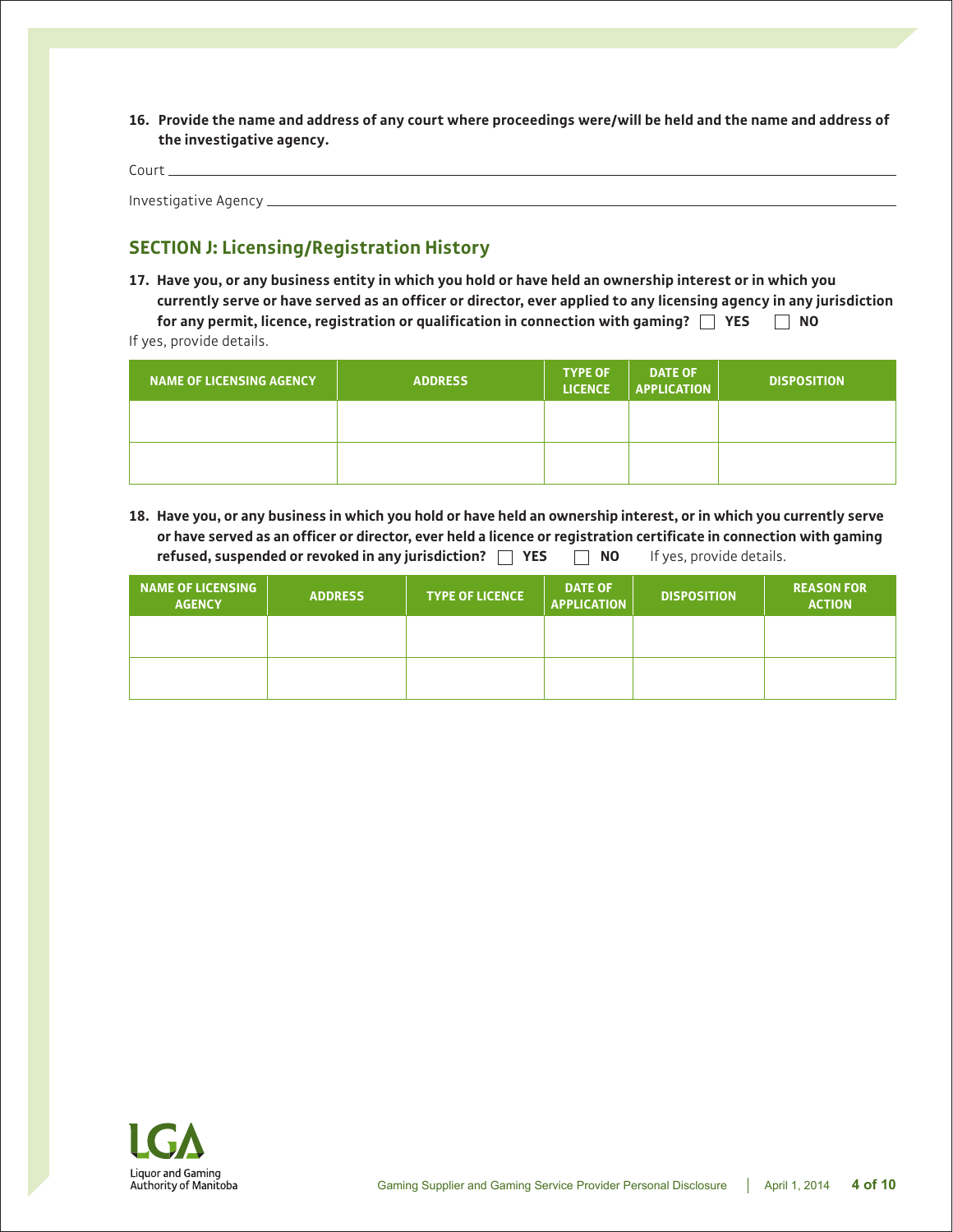## **SECTION K: Financial Information**

#### **19. Assets & Liabilities**

Complete the following statements of assets, liabilities and income. Enter the amounts as of the date of this statement. Each listed amount must be described on the appropriate schedule. Your application must include your income tax returns for the last three years.

| <b>ASSETS</b>                 |             | <b>LIABILITIES</b>                           |                    |
|-------------------------------|-------------|----------------------------------------------|--------------------|
| <b>CURRENT</b>                | AMOUNT (\$) | <b>CURRENT</b>                               | <b>AMOUNT (\$)</b> |
| Cash on Hand                  |             | Accounts Payable                             |                    |
| Cash in Banks                 |             | Taxes Payable                                |                    |
| Accounts and Notes Receivable |             | <b>Long-term Liabilities</b>                 |                    |
| Investments                   |             | Notes Payable                                |                    |
| Stocks and Bonds              |             | Mortages Payable                             |                    |
| <b>Business Investments</b>   |             | <b>Other Liabilities</b>                     |                    |
| <b>Fixed Assets</b>           |             |                                              |                    |
| Real Estate                   |             |                                              |                    |
| Other Assets                  |             |                                              |                    |
|                               |             |                                              |                    |
| <b>Total Assets</b>           |             | <b>Total Liabilities</b>                     |                    |
|                               |             | Net Worth = Total Assets - Total Liabilities | \$                 |

#### **20. Annual Income**

| <b>SOURCE OF INCOME</b>        | AMOUNT (\$) |
|--------------------------------|-------------|
| Salary                         |             |
| Interest Income                |             |
| <b>Bonuses and Commissions</b> |             |

| <b>SOURCE OF INCOME</b> | <b>AMOUNT (\$)</b> |
|-------------------------|--------------------|
| Dividend Income         |                    |
| Other (specify)         |                    |
| <b>Total Income</b>     |                    |

#### **21. Cash in Banks**

List all accounts, foreign and domestic, maintained by you or any other person on your behalf, in which you have a current, or anticipate a future, benefit.

| NAME AND ADDRESS OF BANK | <b>NAME ON ACCOUNT</b> | <b>ACCOUNT</b><br><b>NUMBER</b> | <b>TYPE OF</b><br><b>ACCOUNT</b> | <b>BALANCE</b> |
|--------------------------|------------------------|---------------------------------|----------------------------------|----------------|
|                          |                        |                                 |                                  |                |
|                          |                        |                                 |                                  |                |
|                          |                        |                                 |                                  |                |

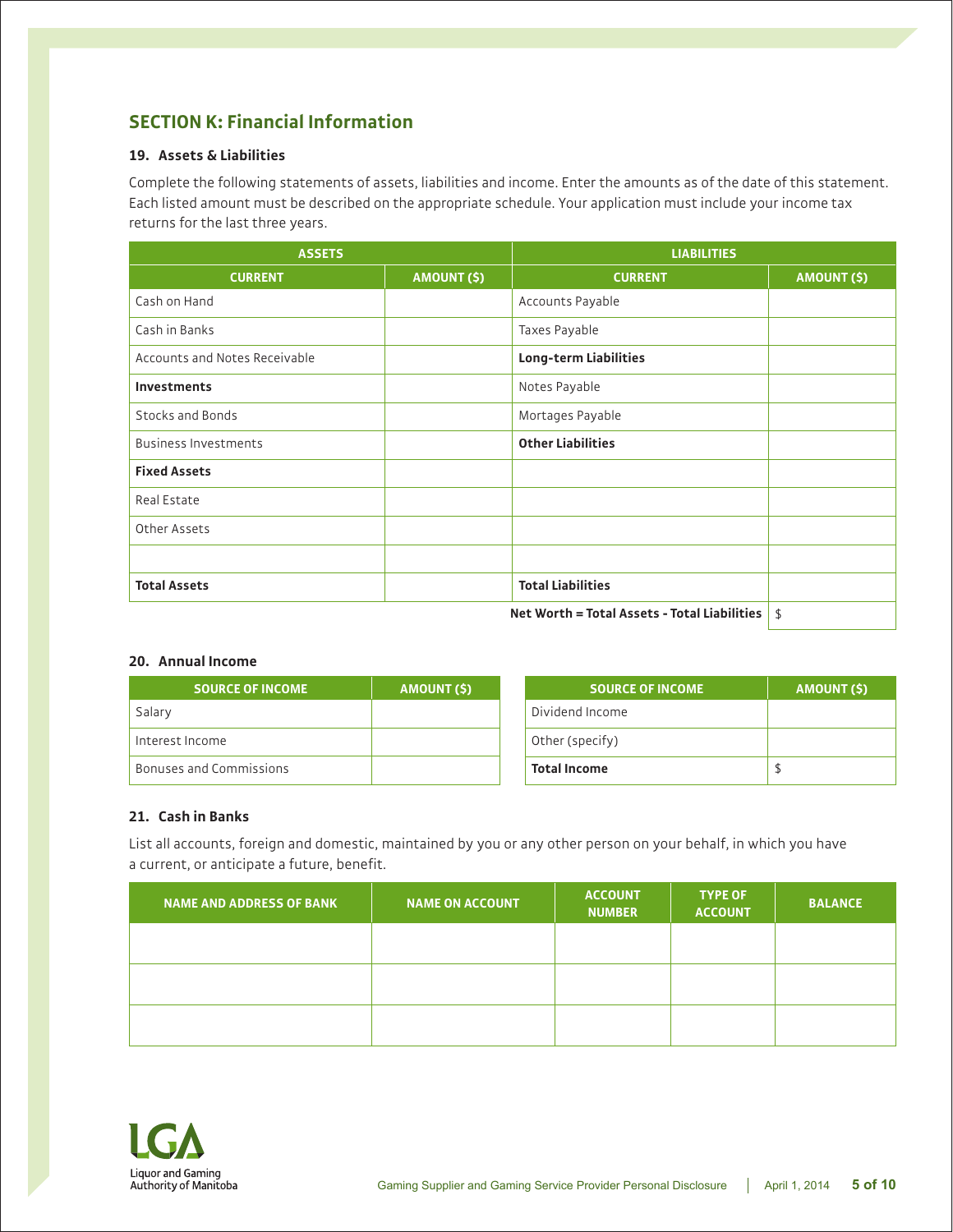#### **22. Accounts and Notes Receivable**

List all accounts, foreign and domestic, maintained by you or any other person or entity on your behalf, in which you have a current, or anticipate a future, benefit.

| <b>NAME AND ADDRESS OF DEBTOR</b> | <b>DATE</b><br><b>INCURRED</b> | <b>ORIGINAL</b><br><b>AMOUNT DUE</b> | <b>UNPAID BALANCE</b> | (MM/YYYY) | $\sqrt{MATURITY}$ DATE $\sqrt{M}$ CURRENT MARKET<br><b>VALUE</b> |
|-----------------------------------|--------------------------------|--------------------------------------|-----------------------|-----------|------------------------------------------------------------------|
|                                   |                                |                                      |                       |           |                                                                  |
|                                   |                                |                                      |                       |           |                                                                  |
|                                   |                                |                                      |                       |           |                                                                  |

#### **23. Stocks and Bonds**

List all stocks and bonds held or controlled by you, or any person or entity on your behalf in which you have a current, or anticipate a future, interest. Whenever such interests exist through a beneficial interest in trust, the stocks and bonds in such trust must be listed.

| <b>NAME AND ADDRESS OF ISSUING</b><br><b>COMPANY OR GOVERNMENT AGENCY</b> | <b>TYPE</b> | <b>NUMBER OF</b><br><b>SHARES</b><br><b>OR BONDS</b> | <b>PURCHASE</b><br><b>PRICE</b> | <b>DATE OF</b><br><b>PURCHASE</b><br>(MM/YYYY) | <b>CURRENT</b><br><b>MARKET</b><br><b>VALUE</b> |
|---------------------------------------------------------------------------|-------------|------------------------------------------------------|---------------------------------|------------------------------------------------|-------------------------------------------------|
|                                                                           |             |                                                      |                                 |                                                |                                                 |
|                                                                           |             |                                                      |                                 |                                                |                                                 |
|                                                                           |             |                                                      |                                 |                                                |                                                 |

#### **24. Business Investments**

List all information regarding any business investments in which any direct, indirect, vested or contingent interest is held by you or any person or entity on your behalf in which you have a current, or anticipate a future, benefit.

| <b>ENTITY NAME</b> | <b>NUMBER OF</b><br><b>SHARES</b> | $\%$<br><b>OWNERSHIP</b> | <b>PURCHASE</b><br><b>PRICE</b> | <b>DATE OF</b><br><b>PURCHASE</b><br>(MM/YYYY) | <b>INDIVIDUALS OR</b><br><b>ENTITIES SHARING</b><br><b>AN INTEREST</b> | <b>CURRENT</b><br><b>MARKET</b><br><b>VALUE</b> |
|--------------------|-----------------------------------|--------------------------|---------------------------------|------------------------------------------------|------------------------------------------------------------------------|-------------------------------------------------|
|                    |                                   |                          |                                 |                                                |                                                                        |                                                 |
|                    |                                   |                          |                                 |                                                |                                                                        |                                                 |
|                    |                                   |                          |                                 |                                                |                                                                        |                                                 |

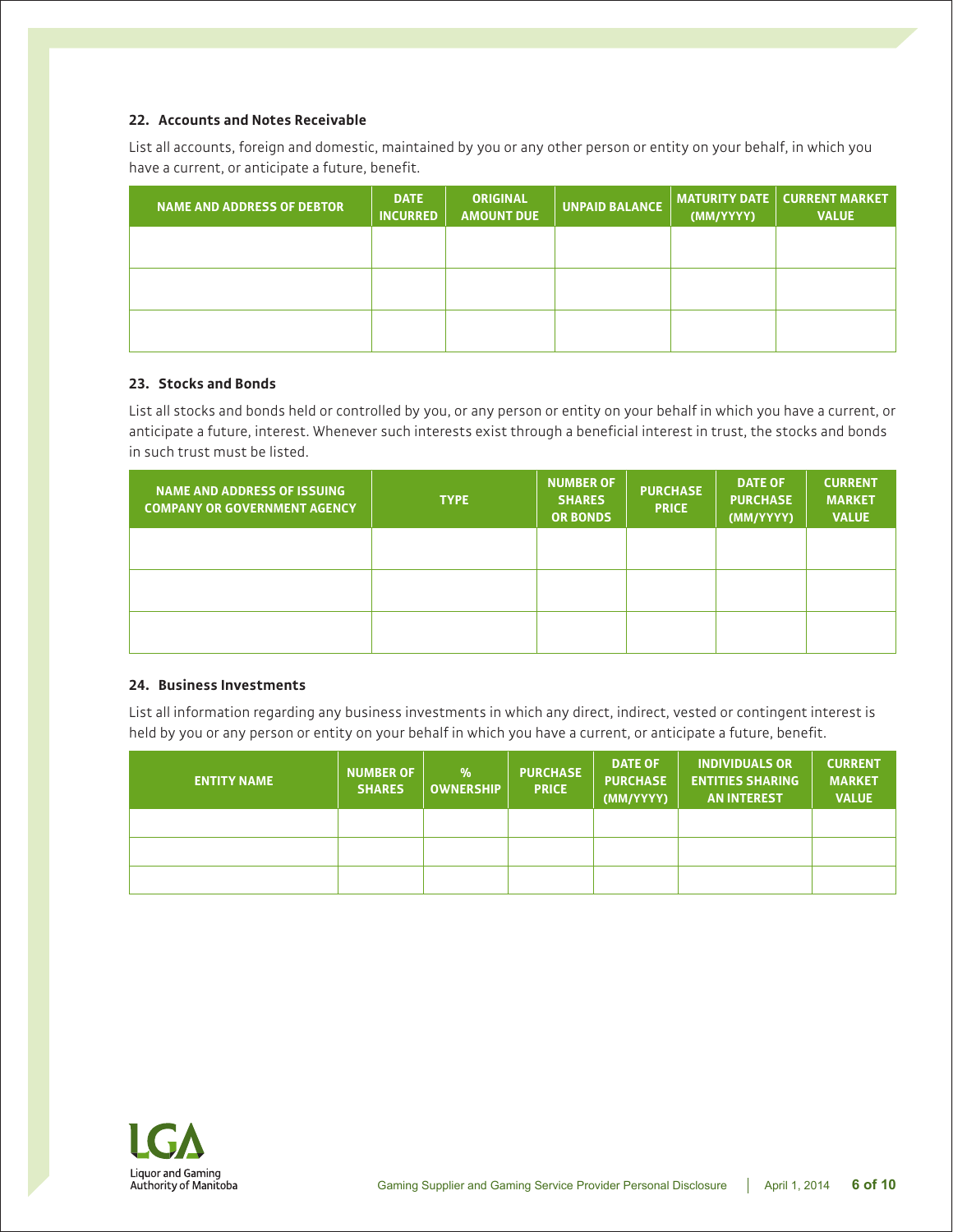#### **25. Real Estate**

List any real estate in which any direct, indirect, vested or contingent interest is held by you or any person or entity on your behalf, in which you have a current, or anticipate a future, benefit.

| <b>LOCATION AND ADDRESS</b> | <b>PURCHASE</b><br><b>PRICE</b> | <b>DATE OF PURCHASE</b><br>(MM/YYYY) | $\frac{9}{6}$<br><b>OWNERSHIP</b> | <b>NAMES OF OTHER OWNERS</b> | <b>CURRENT</b><br><b>MARKET VALUE</b> |
|-----------------------------|---------------------------------|--------------------------------------|-----------------------------------|------------------------------|---------------------------------------|
|                             |                                 |                                      |                                   |                              |                                       |
|                             |                                 |                                      |                                   |                              |                                       |
|                             |                                 |                                      |                                   |                              |                                       |

#### **26. Other Assets**

List any other assets you hold (i.e. vehicles, personal property, life insurance).

| <b>TYPE OF ASSET</b> | <b>NAME IN WHICH HELD</b> | DATE OF PURCHASE   PURCHASE<br>(MM/YYYY) | <b>PRICE</b> | <b>CURRENT</b><br><b>MARKET VALUE</b> |
|----------------------|---------------------------|------------------------------------------|--------------|---------------------------------------|
|                      |                           |                                          |              |                                       |
|                      |                           |                                          |              |                                       |
|                      |                           |                                          |              |                                       |

#### **27. Notes Payable**

List any notes payable which you owe.

| <b>NAME AND ADDRESS OF</b><br><b>CREDITOR</b> | <b>DATE INCURRED</b><br>(MM/YYYY) | <b>ORIGINAL</b><br><b>AMOUNT</b> | <b>UNPAID</b><br><b>BALANCE</b> | <b>PERIOD</b> | <b>RATE</b> | <b>PAYMENT   INTEREST   MATURITY DATE  </b><br>(DD/MM/YYYY) | <b>COLLATERAL</b> |
|-----------------------------------------------|-----------------------------------|----------------------------------|---------------------------------|---------------|-------------|-------------------------------------------------------------|-------------------|
|                                               |                                   |                                  |                                 |               |             |                                                             |                   |
|                                               |                                   |                                  |                                 |               |             |                                                             |                   |
|                                               |                                   |                                  |                                 |               |             |                                                             |                   |

#### **28. Mortgage Payable**

List any mortgages, liens payable or real estate for which you are obligated.

| <b>NAME AND ADDRESS OF</b><br><b>CREDITOR</b> | <b>DATE INCURRED</b><br>(MM/YYYY) | <b>ORIGINAL</b><br><b>AMOUNT</b> | <b>UNPAID</b><br><b>BALANCE</b> | <b>PAYMENT</b><br><b>PERIOD</b> | <b>INTEREST</b><br><b>RATE</b> | <b>MATURITY</b><br><b>DATE</b><br>(DD/MM/YYYY) | <b>COLLATERAL</b> |
|-----------------------------------------------|-----------------------------------|----------------------------------|---------------------------------|---------------------------------|--------------------------------|------------------------------------------------|-------------------|
|                                               |                                   |                                  |                                 |                                 |                                |                                                |                   |
|                                               |                                   |                                  |                                 |                                 |                                |                                                |                   |
|                                               |                                   |                                  |                                 |                                 |                                |                                                |                   |

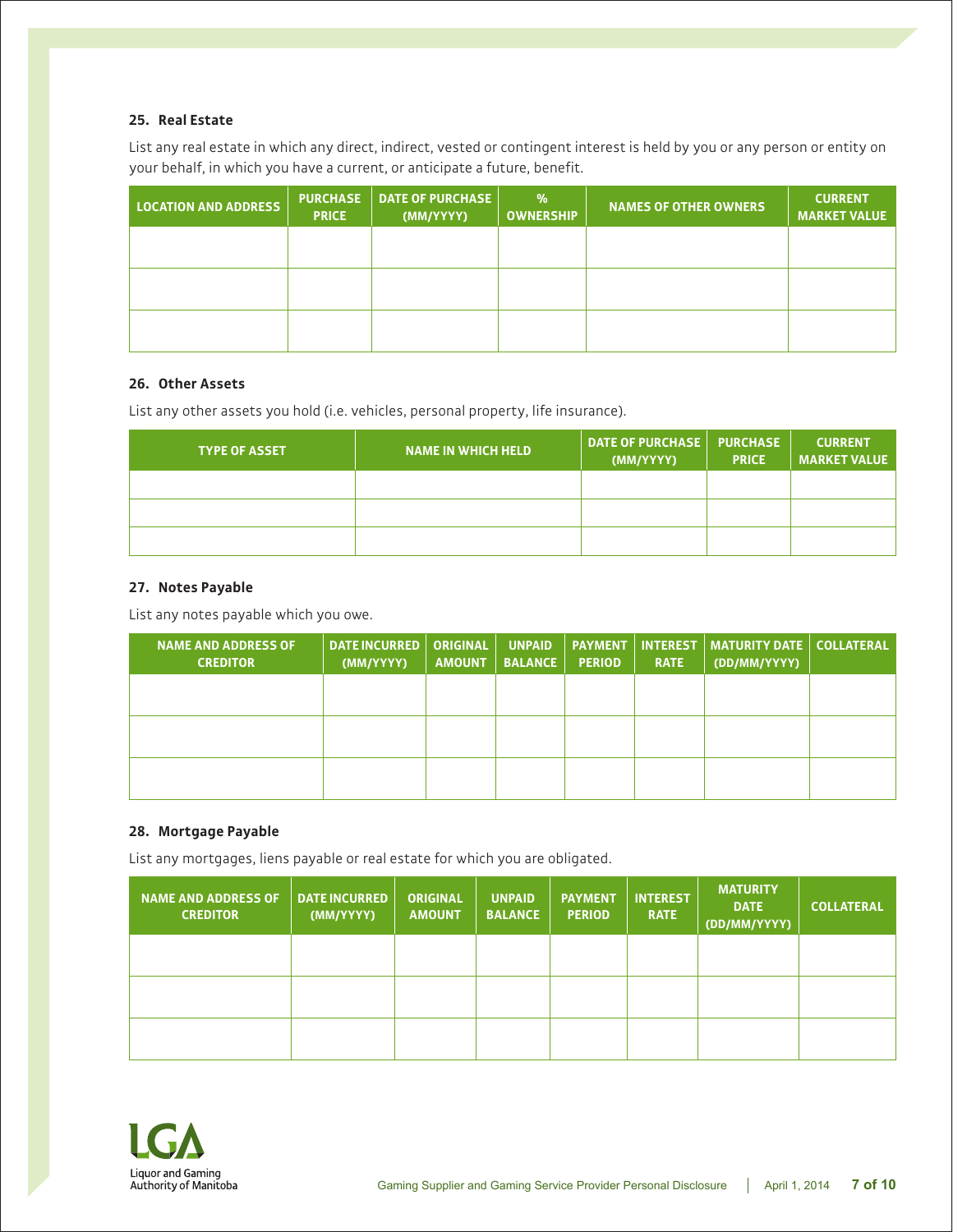#### **29. Other Liabilities**

List any other indebtedness for which you are obligated.

| <b>NAME AND ADDRESS OF</b><br><b>CREDITOR</b> | <b>DATE</b><br><b>INCURRED</b><br>(MM)<br>YYYY) | <b>ORIGINAL</b><br><b>AMOUNT</b> | <b>UNPAID</b><br><b>BALANCE</b> | <b>PAYMENT</b><br><b>PERIOD</b> | <b>INTEREST</b><br><b>RATE</b> | <b>MATURITY</b><br><b>DATE</b><br>(DD/MM/<br>YYYY) | <b>DESCRIPTION</b><br><b>OF LIABILITY</b> | <b>COLLATERAL</b> |
|-----------------------------------------------|-------------------------------------------------|----------------------------------|---------------------------------|---------------------------------|--------------------------------|----------------------------------------------------|-------------------------------------------|-------------------|
|                                               |                                                 |                                  |                                 |                                 |                                |                                                    |                                           |                   |
|                                               |                                                 |                                  |                                 |                                 |                                |                                                    |                                           |                   |
|                                               |                                                 |                                  |                                 |                                 |                                |                                                    |                                           |                   |

#### **30. Contingent Liabilities**

List any contingent liabilities for which you are obligated.

| <b>NAME AND ADDRESS OF</b><br><b>CONTINGENT CREDITOR</b> | <b>DESCRIPTION</b><br><b>OF OBLIGATION</b> | <b>DATE INCURRED</b><br>(MM/YYYY) | <b>ORIGINAL AMOUNT</b><br><b>OF CONTINGENT</b><br><b>OBLIGATION</b> | <b>OUTSTANDING AMOUNT</b><br><b>OF CONTINGENT</b><br><b>OBLIGATION</b> |
|----------------------------------------------------------|--------------------------------------------|-----------------------------------|---------------------------------------------------------------------|------------------------------------------------------------------------|
|                                                          |                                            |                                   |                                                                     |                                                                        |
|                                                          |                                            |                                   |                                                                     |                                                                        |
|                                                          |                                            |                                   |                                                                     |                                                                        |

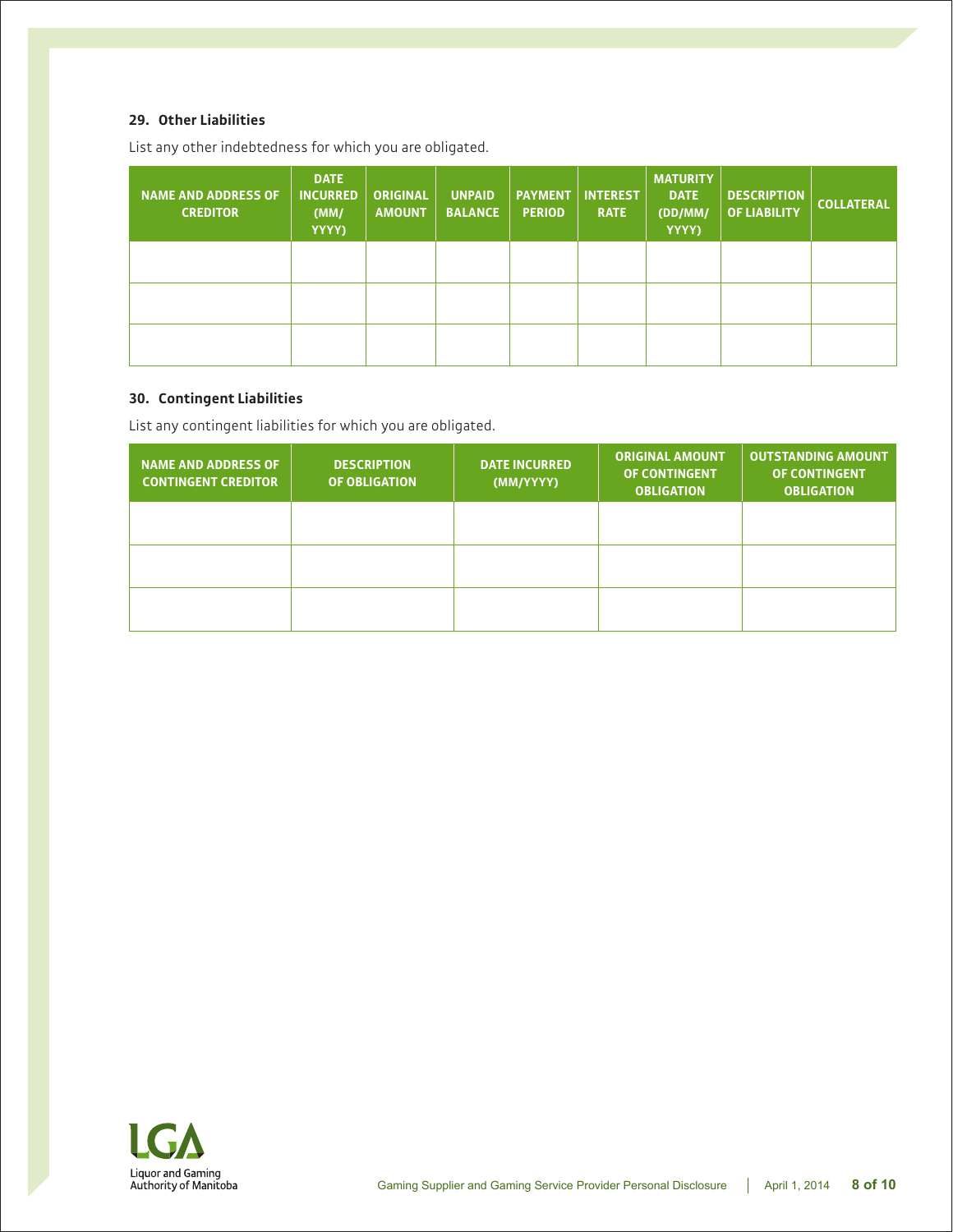## **Consent for Release of Information**

The LGA is required to conduct investigations for the purpose of licensing gaming service providers and gaming suppliers in Manitoba. This information is collected under the authority of *The Liquor and Gaming Control Act*. Any personal information that you provide to the LGA is collected in compliance with *The Freedom of Information and Protection of Privacy Act* (FIPPA). The personal information that you provide will be used only for the purposes for which it is collected, and not in any other way without your consent. In order to comply with the requirements set forth in *The Liquor and Gaming Control Act* to complete or verify the information provided in this application, representatives of the LGA may be required to collect and/or receive additional information from some or all of the following domestic and/or foreign sources:

- a) federal, provincial, municipal or state licensing bodies or police services
- e) financial institutions
- f) industry associations
- b) other law enforcement agencies or sheriff's offices
- c) Office of the Superintendent of Bankruptcy
- d) credit bureaus
- g) former or current employers
- h) government ministries or agencies

The information collected in this application may be used and disclosed as follows:

- a) to evaluate the applicant's financial, business and criminal history
- b) information on the applicant and on individuals and enterprises identified in connection with the applicant may be shared with Manitoba government officials who are assisting the LGA in the evaluation of the licence application
- c) the LGA may provide such information to law enforcement agencies and gaming regulators, for gaming-related investigations or clearances

I hereby consent for my personal information to be collected from any of the individuals listed above. I further consent to the release of information which may be obtained through the licensing and investigation process to law enforcement agencies and to gaming regulators for the aforementioned purposes.

Signature **Position** Date **Position** Date **Position** Date **Position** 

Print Name